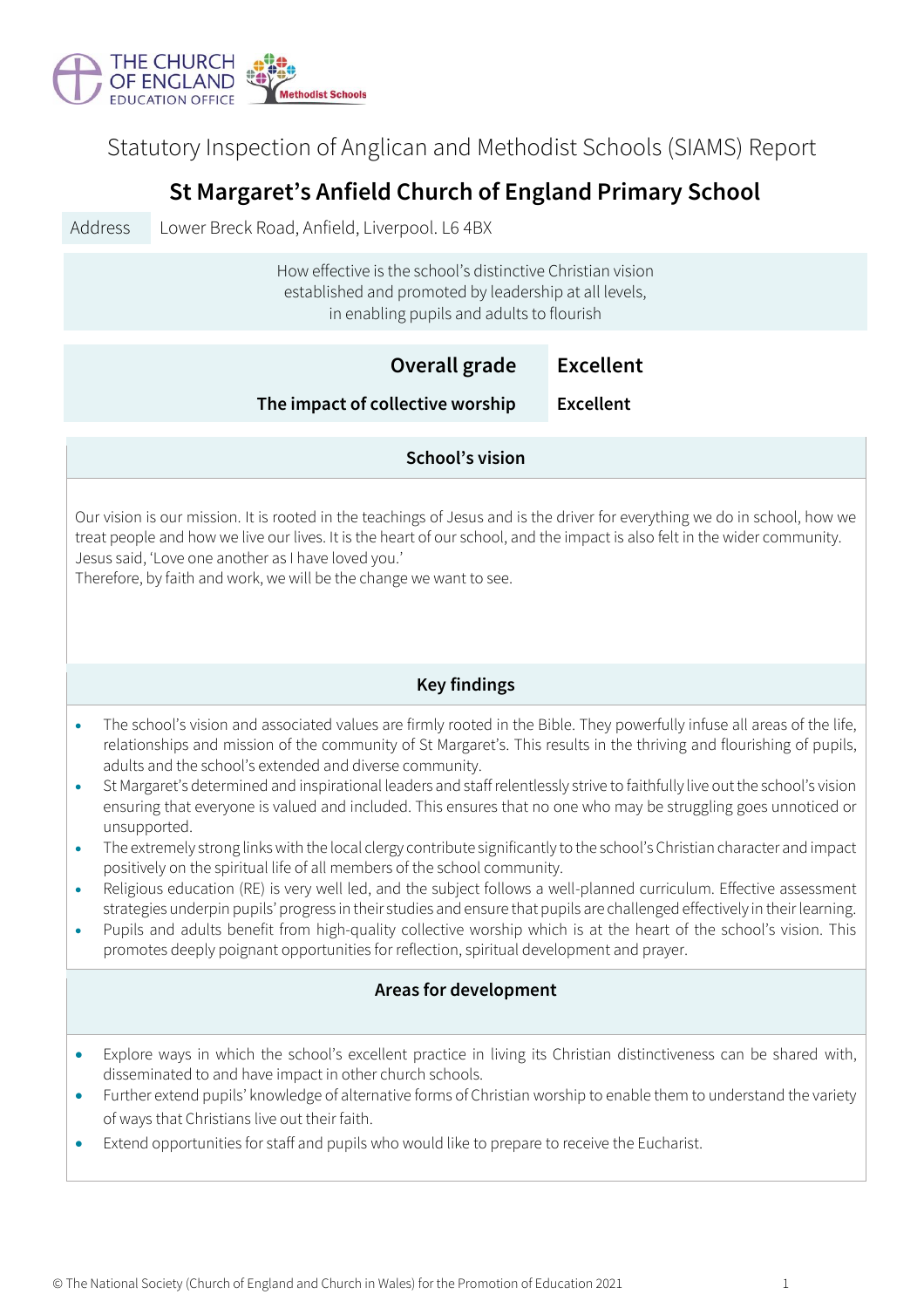How effective is the school's distinctive Christian vision, established and promoted by leadership at all levels, in enabling pupils and adults to flourish?

## **Inspection findings**

The whole community of St Margaret's Anfield passionately lives and breathes each element of its deeply embedded Christian vision. This creates a highly positive, nurturing environment in which every individual is known, nurtured and inspired. The vision is driven through the profound commitment and dedication of senior leaders. They are strongly supported by staff and through a very well-established partnership with local clergy. Within and beyond its gates, St Margaret's is excellent in living out its vision to 'Love one another as I have loved you'. It is highly effective in meeting the varying and often complex needs of each of its pupils and those in its diverse community. This has led to the school being the bedrock for many in the locality, bringing hope and support and 'being the change we want to see'. Parents and families speak about the school's significant impact before, during and since COVID lockdowns.

Because of its vision, the school has a welcoming, purposeful environment and is highly inclusive. Individuals flourish using their God given skills and talents. Through keenly targeted support, staff work tirelessly to remove barriers to learning. They create imaginative opportunities through an effectively crafted curriculum. There is excellent provision for the learning and spiritual needs of every pupil. This encourages and enables them to have focus, high aspirations and to make strong progress. Because lessons are relevant, stimulating and purposeful, attendance is good. Through the excellent work of the skilled welfare team there is outstanding, targeted additional support and nurture. Motivated by the vision, governors and leaders have made bold financial and organizational decisions to maximise provision for the school's many vulnerable pupils. This further strengthens the school's emphasis on inclusion and its passion for everyone to live life in all its fullness.

Within and beyond the curriculum, and through strong partnerships, the school provides pupils with excellent and varied opportunities. These allow pupils to gain new experiences, explore spiritual dimensions and develop character. A successful culture of extracurricular activities benefits pupils helping them to live life to the full. A host of significant awards and accolades recognise the school's outstanding determination to enable pupils and adults to flourish. These include School of Sanctuary, Archbishop of York Young Leaders' Award, Church School Awards and the Platinum Sportsmark.

As a result of the vision, leaders are unswerving in their determination to protect and support the mental health and wellbeing of all. Extensive provision includes staff mental health first aider training. As a result, adults' and pupils' mental health is protected and where needed, effective support is quickly given. The school's excellent practice is commended by the local learning partnership and recognised through the Wellbeing Award for Schools.

Excellent relationships throughout St Margaret's powerfully demonstrate the vision being lived out. This results in a strong culture in which everyone looks out for one another. It ensures that if someone is struggling, they will be noticed, loved and supported. The school is richly multicultural and difference is embraced and celebrated. On rare occasions when problems do occur, they are quickly and effectively resolved. Exclusions are very rare. The culture of the school is one where people can disagree well and where forgiveness and reconciliation are the norm. This environment deeply infuses the school, enabling each person to feel welcome and safe and to experience dignity and respect. The curriculum, as well as resources and displays, provide opportunities for the whole community to understand and embrace diversity. The school has a strong and carefully planned relationship and sex education programme. This enables pupils to cherish and respect themselves and others as unique individuals who are wonderfully made.

The school vision to 'love one another as I have loved you' is powerfully demonstrated by pupils as they look into and beyond their own community. This is done through their learning about and supporting a wide range of local, national and international charities. These include Love Jasmine, L6 Community, and Christian Aid as well as refugee and environmental charities. Through this work, pupils engage in multiple opportunities to develop their understanding of people and situations in the world where there is need, deprivation or crisis. Consequently, they are powerful courageous advocates challenging injustice and engaging in social action.